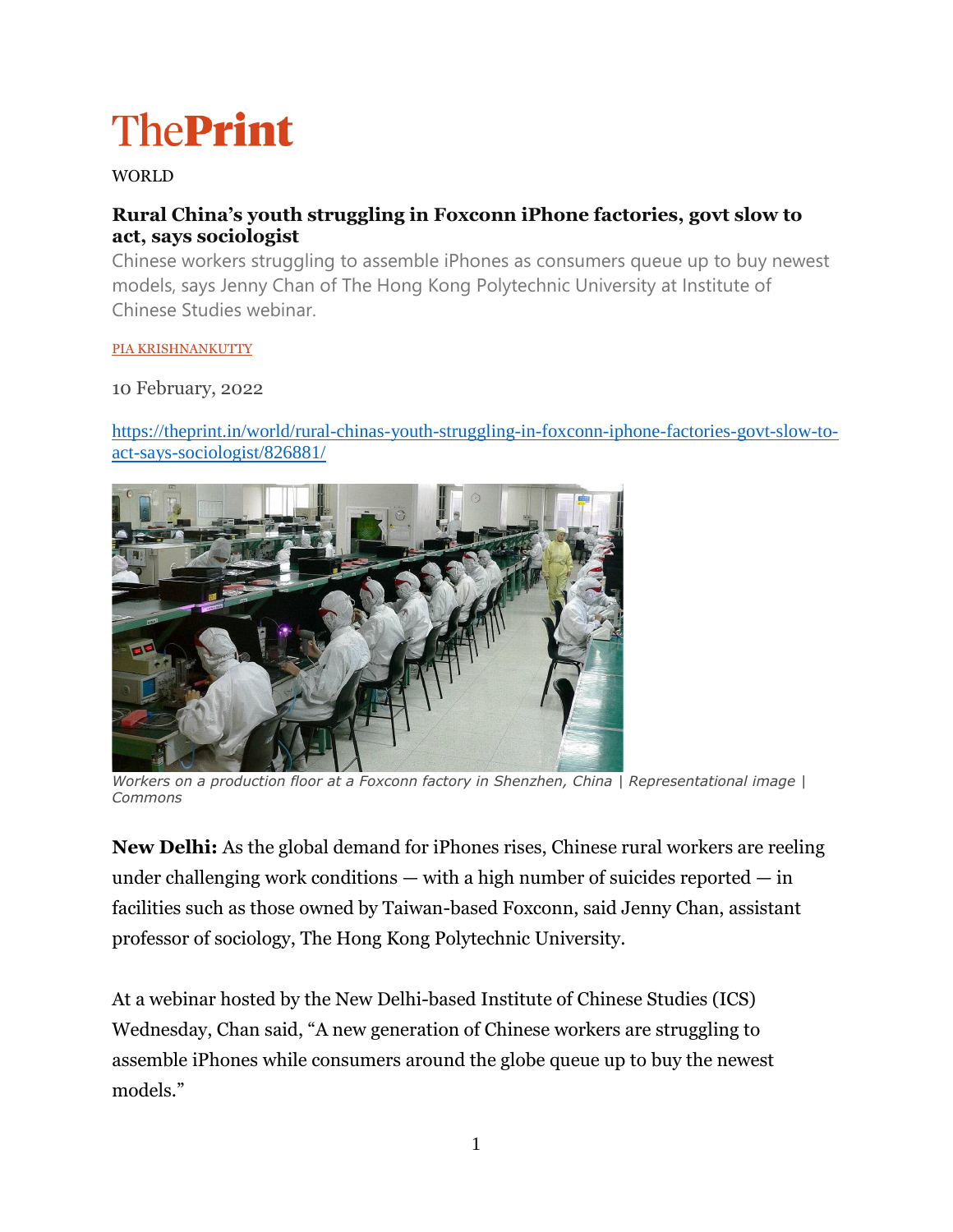Based on her [study](https://www.researchgate.net/publication/343539769_Dying_for_an_iPhone_Apple_Foxconn_and_the_Lives_of_China) of employees at Foxconn — one of Apple's largest contract manufacturers — from 2010 to 2019, she said, "Students in a range of fields from healthcare to auto repair are placed on the assembly line with no skill training."

There are an estimated [286 million](https://clb.org.hk/content/migrant-workers-and-their-children) (28.6 crore) rural migrant workers in China, comprising more than a third of the country's entire working population.

When Ashok Kantha, a former Indian ambassador to China (2014-2016), asked whether higher authorities had shown responsiveness to the plight of workers, Chan replied, "In China, the local governments at city or provincial level are crucial because they manage local, fiscal conditions... Their responses [to worker suicides] are usually quite slow."

She added that higher levels of government had invested more in strengthening domestic security rather than in improving the welfare of workers.

Anand P. Krishnan, visiting associate fellow at ICS, pointed out that Foxconn facilities in India have also received pushback from employees. "In December 2021, there was a [massive protest](https://theprint.in/tech/apple-puts-iphone-assembler-in-tamil-nadu-on-probation-for-labour-violations/790493/) by women workers in Foxconn facilities in Sriperumbudur, Chennai…[over] the pitiable living and sanitary conditions in the facilities," he said.

In the India episode, according to a *Bloomberg* [report,](https://theprint.in/tech/apple-puts-iphone-assembler-in-tamil-nadu-on-probation-for-labour-violations/790493/) Apple put Foxconn's Sriperumbudur factory on probation after an investigation revealed substandard living conditions.

Foxconn apologised for the lapses, and vowed to revamp its management and operations in India.

## **'Worker suicides, low labour costs of iPhones'**

While speaking about the high number of worker suicides, Chan cited an example from 2010 when Foxconn [built safety nets](https://www.wsj.com/articles/BL-CJB-9896) after a number of employees had jumped to their deaths at its production plants.